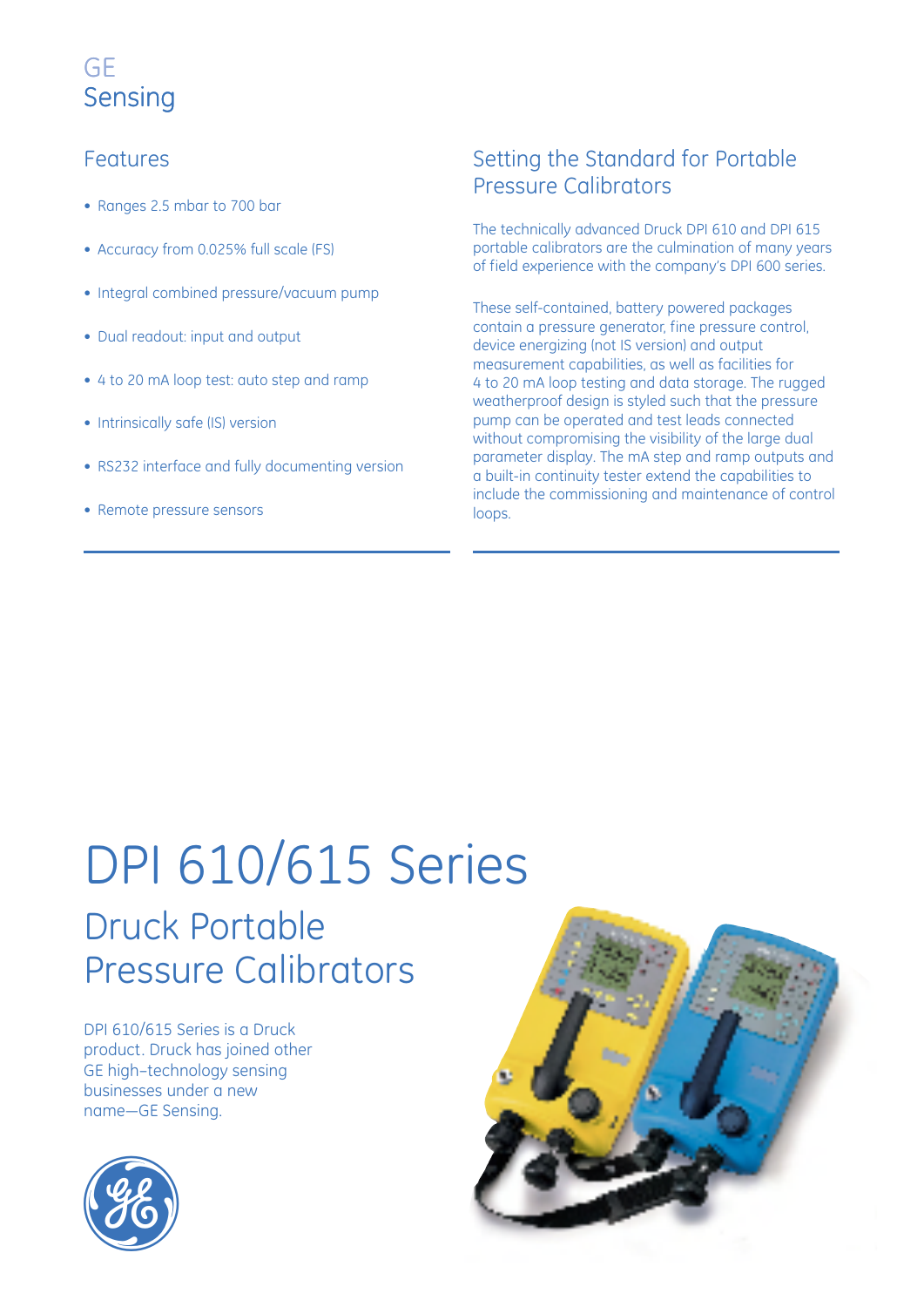A highly accurate and easy to use calibrator is only part of the solution for improving overall data quality and working efficiency. The DPI 610 and DPI 615, with data storage and RS232 interface, reduce calibration times and eliminate data recording errors. The DPI 615 also provides error analysis for field reporting of calibration errors and pass/fail status. In addition, procedures downloaded from a PC automatically configure the DPI 615 to pre-defined calibration and test routines.

# Improved Performance

The DPI 610/615 Series combine practical design with state-of-the-art performance, summarized as follows:

| Accuracy                   | 0.025% FS for ranges 200 mbar to 700 bar         |  |  |  |  |
|----------------------------|--------------------------------------------------|--|--|--|--|
| Ranges                     | 2.5 mbar to 700 bar including gauge, absolute    |  |  |  |  |
|                            | and differential versions                        |  |  |  |  |
| <b>Integral Pneumatic</b>  | $-850$ mbar to 20 bar                            |  |  |  |  |
| <b>Pressure Source</b>     |                                                  |  |  |  |  |
| <b>Integral Hydraulic</b>  | $0$ to 400 bar                                   |  |  |  |  |
| <b>Pressure Source</b>     |                                                  |  |  |  |  |
| Measure                    | Pressure, mA, V, switch state (open/closed) and  |  |  |  |  |
|                            | ambient temperature                              |  |  |  |  |
| Output:                    | Pressure, mA step, mA ramp, mA value             |  |  |  |  |
| <b>Energizing Supplies</b> | 10 and 24 VDC (not IS version)                   |  |  |  |  |
| Data Storage               | 92 Kbytes                                        |  |  |  |  |
| Documenting (DPI 615 only) | Error analysis with pass/fail status and graphs. |  |  |  |  |
|                            | two-way PC communication for transferring        |  |  |  |  |
|                            | procedures and results                           |  |  |  |  |
| Remote pressure sensors    | Up to 10 digitally characterized sensors per     |  |  |  |  |
|                            | calibrator                                       |  |  |  |  |

# Simplified Operation

GE's knowledge of customer needs, combined with innovative design, results in high performance, multi-functional calibrators that are simple to use. The key to simple operation is the Task Menu. Specific operating modes such as P-I, switch test and leak test are configured at the touch of a button by menu selection.

Featuring highly reliable pneumatic and hydraulic assemblies and self-test routines, the DPI 610/615 Series can be relied upon time and time again for field calibration in the most extreme conditions.

The DPI 610 and DPI 615 have been designed for ease of use whilst meeting a wide range of application needs including calibration, maintenance and commissioning. The Intrinsically Safe versions, certified to European and North American standards for use in hazardous areas, reduce response times to breakdowns and emergencies by removing the need for 'Hot Permits' and gas detection equipment. This gives peace of mind to all those responsible for safety within hazardous areas.

The dual parameter display shows the Input and Output values in large clear digits. A unique integral handle provides a secure grip for on-site use in addition to a shoulder strap which is also designed to allow the instrument to be suspended for hands-free operation.

Any technician can use these calibrators without formal training, such as a novice on an emergency call out, or those familiar with the DPI 601. By selecting basic mode the calibrator is configured to source pressure and measure mA or V, with all non-essential keys disabled.

# Dedicated Task Menu

The dedicated task key gives direct access to the task menu. Select the required test, for example P-I for a pressure transmitter, and with a single key press, the calibrator is ready.

Use the advanced mode for custom tasks and add to the user task menu for future use.

**Some of the Capabilities**

|         | mA |   | $10V^*$ | 24 V*  | Switch | ۰c |
|---------|----|---|---------|--------|--------|----|
| Measure |    |   | -       | $\sim$ |        |    |
| Source  |    | - |         |        | -      | -  |

*P = Pressure C = Local ambient temperature \* = Not IS*

# Pressure Transmitter Calibration

The P-I task configures the DPI 610/615 Series to simultaneously display the output pressure and the input current. The pressure unit can be chosen to suit the transmitter and a 24 V supply is available for loop-power (not IS version).

For process transmitters reading in percentage, use % span to scale the pressure accordingly.

The DPI 610/615 Series pneumatic calibrator hand-pump can generate pressure from -850 mbar to 20 bar. The volume adjuster gives fine pressure setting and the release valve also allows gradual venting for falling calibration points.



Reduce the burden imposed by quality systems such as ISO 9000, simply store results in memory and leave both pen and calibration sheet back at the office.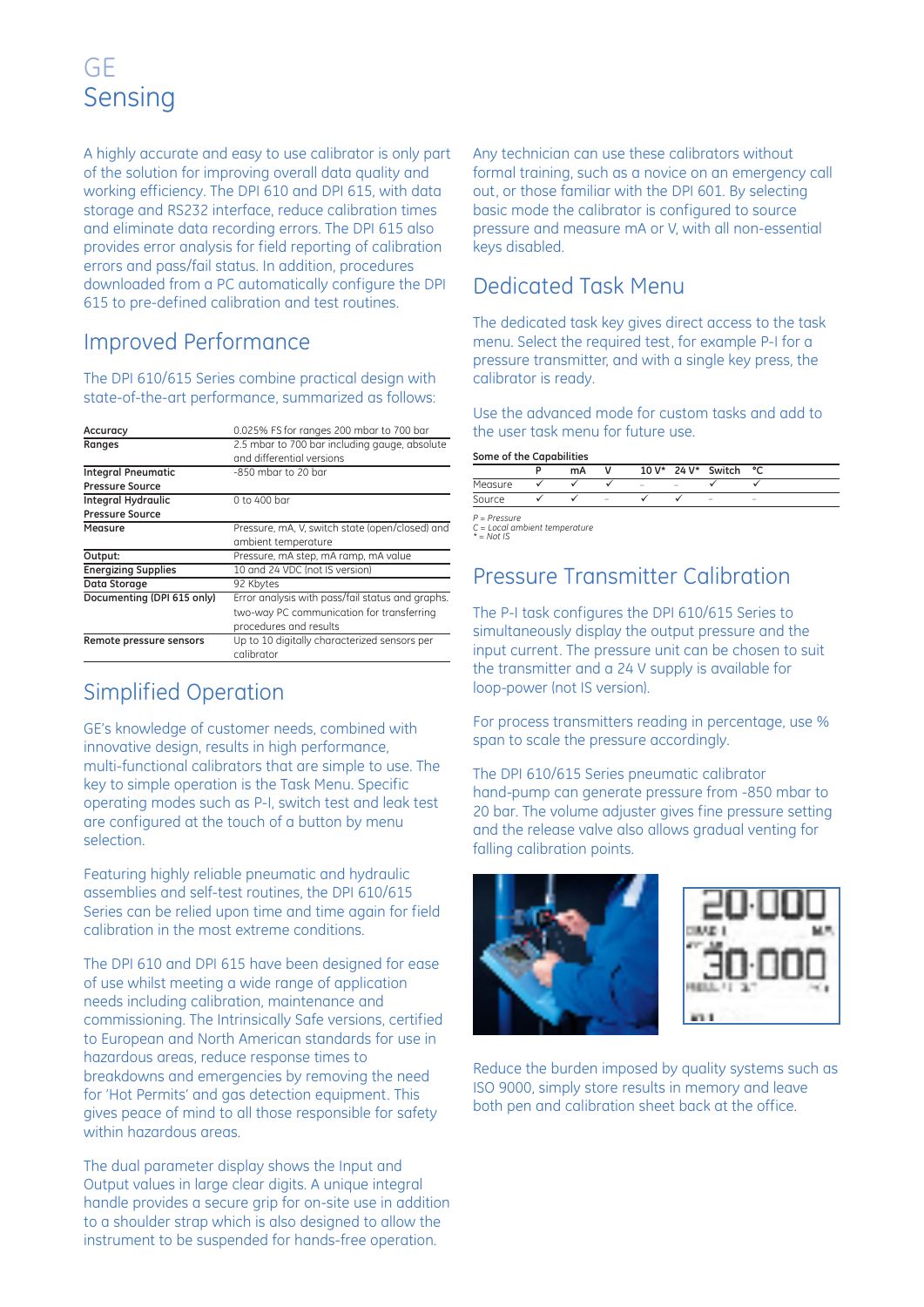# Pressure Switch Testing and Leak **Testing**

For switch set-up and fault finding, the display shows the output pressure and switch state open or closed. Continuity is declared by an audible signal.

Verify pressure switch performance using the automatic procedure. The DPI 610/615 Series displays the switch points and the contact hysteresis.

Leak test will check for pressure leaks prior to calibration or during routine maintenance. Define the test times or use the defaults and wait. The DPI 610/615 Series will report the start and stop pressures, the pressure change and the lead test.



Take a 'snapshot' of the working display; all details are stored in a numbered location for later recall.

# Loop Testing and Fault Finding

The DPI 610/615 Series can generate a continuous mA step or mA ramp output, allowing a single technician to commission control loops.

Feed the loop using mA step or mA ramp and at the control room, check the instrumentation.

Use mA value for alarm and trip circuit tests. Any mA output can be set and adjusted from the keypad.

Comprehensive process features aid flow and level measurement and help with troubleshooting. Select tare, maximum/minimum, filter, flow or %span and the function will be applied to the input parameter.

Save time in fault finding, by leaving the DPI 610/615 Series to monitor system parameters. Use periodic data log or the maximum/minimum process function to capture intermittent events.



# Remote Pressure Sensors

By adding up to 10 external sensors (one at a time) the working ranges of the DPI 610 and DPI 615 can be extended. With modules from 2.5 mbar to 700 bar, sensors are available to suit most applications.

As a leading manufacturer of pressure sensors GE has applied the latest silicon technology and digital compensation techniques to develop these sensors.

Remote sensors offer a cost-effective means of expanding the capabilities of the DPI 610 and DPI 615, for example, in the following applications:

- Low pressure
- Pressure-to-pressure
- Differential pressure
- Wide range, high-accuracy
- Test-point monitoring
- To prevent cross contamination
- To configure pneumatic calibrators for high pressure hydraulic systems
- To configure hydraulic calibrators for low pressure pneumatic systems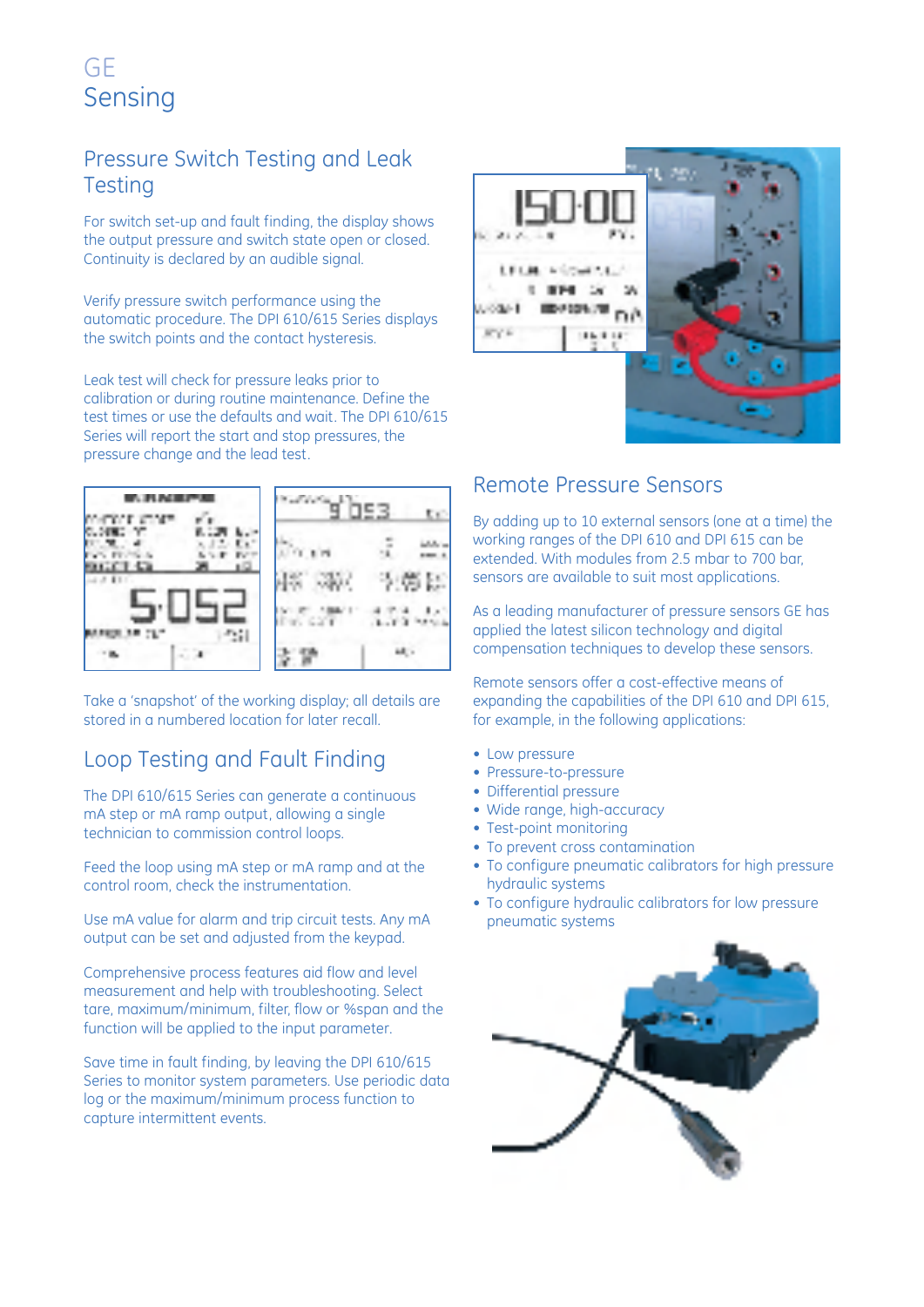# DPI 615 Portable Documenting Pressure Calibrator

The DPI 615 adds powerful time saving and error eliminating features to the comprehensive functionality of the DPI 610. These include field error calculations with PASS/FAIL analysis and two way PC communications for downloading procedures and uploading results.

#### **Reporting Errors in the Field**

The DPI 615 calculates errors and reports the pass/fail status during field tests. Problems and failures can be analyzed graphically for immediate assessment and correction. This simple to use feature reduces calibration and maintenance times and eliminates human errors.

#### **Completing the Paper Trail**

It takes longer to fill out a calibration report, calculate the errors and assess the results than it does to calibrate the transmitter. With the DPI 615, documents can be quickly completed either on site or, at a more convenient time and location, by recalling the information from the DPI 615's memory.

#### **Calibration Management Systems**

When used in conjunction with calibration management software the DPI 615 greatly reduces the financial and resource burden imposed by quality systems such as ISO 9000. As work orders are issued, object lists and procedures are downloaded to the DPI 615. In the field these procedures configure the instrument for the tests. The errors and pass/fail status are reported and recorded in memory (as found or as left results) for later upload to the software. Calibration certificates can then be printed and plant maintenance systems updated. The whole documenting process is completed in a fraction of the time it takes using manual systems and without human error.

For information on Intecal calibration software please visit www.gesensing.com. The DPI 615 is also compatible with many third party software systems.

# DPI 610/615 **Specifications**

### DPI 610/615PC Pneumatic Calibrator

**Hand-Pump** -850 mbar to 20 bar capability

**Volume Adjuster** Fine pressure adjustment

**Release Valve** Vent and controlled release

**Pressure Port** G 1/8 female

**Media** Most common gases

### DPI 610/615LP Low Pressure **Calibrator**

**Volume Adjuster** Dual piston for coarse/fine pressure setting

**Release Valve** Vent and controlled release

**Pressure Ports** G 1/8 female

**Media** No corrosive gases

*Please refer to the specifications page for more information.*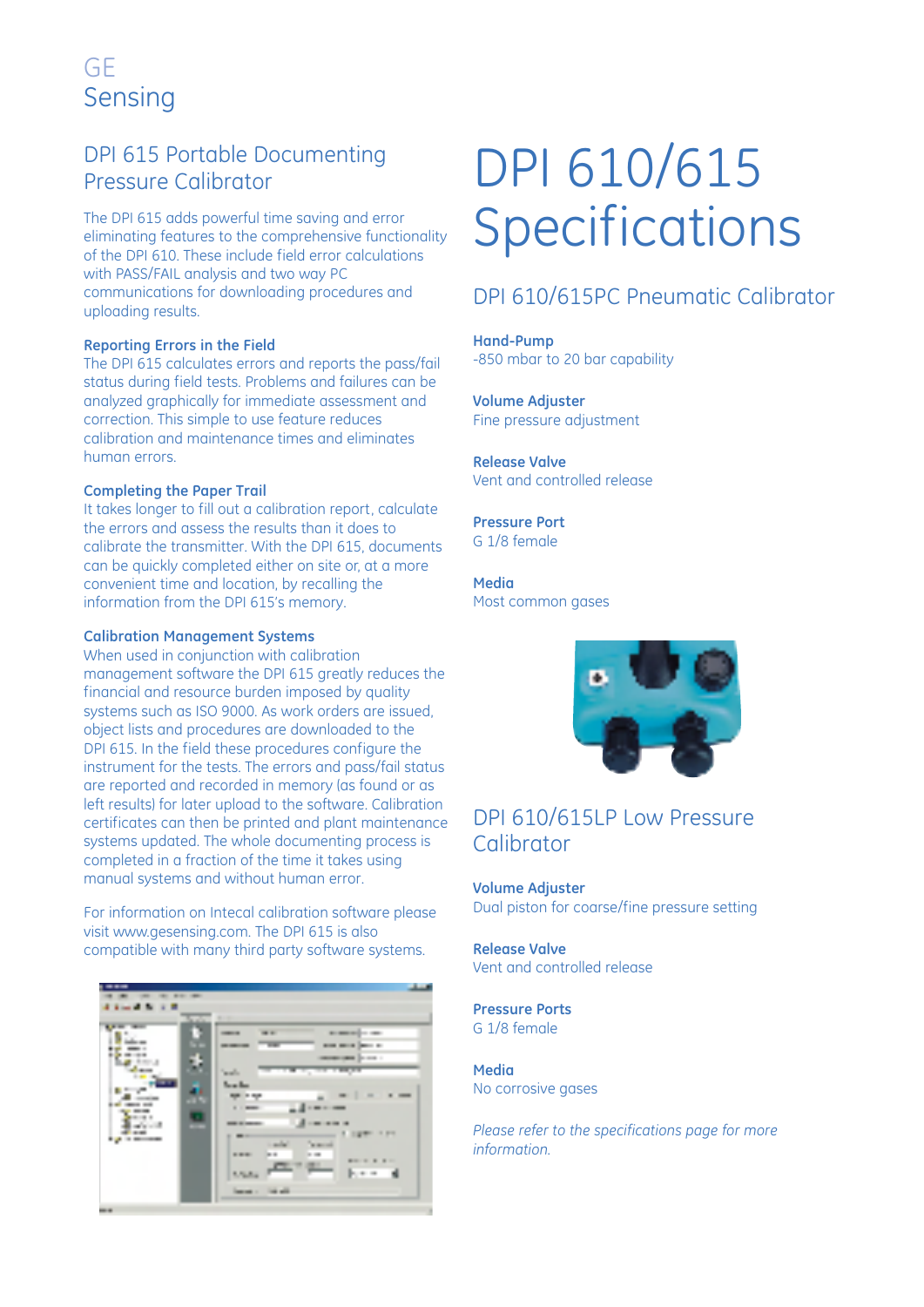# DPI 610/615HC Hydraulic Calibrator

**Priming Pump** M5 female feed port

**Shut-off Valve** Open for system priming

**Screw Press** 0 to 400 bar capability

**Pressure Port** G 1/8 female

**Media** Demineralized water and most hydraulic oils

# DPI 610/615I Indicator

**Release Valve** Vent and controlled release

**Pressure Port** G 1/8 female

**Media** Most common fluids compatible with stainless steel

### Pressure Ranges

The DPI 610/615 PC, HC, LP and I include an integral sensor, the range of which should be specified from the list below. Up to 10 remote sensors (option B1) may also be ordered per calibrator.

| Pressure | Pneumatic Hydraulic Indicator Low                   |  | Remote Accuracy |
|----------|-----------------------------------------------------|--|-----------------|
| Range    | DPI 610PC/ DPI 610HC/ DPI 610I/ DPI 610LP/ Option % |  |                 |
|          | DPL615PC DPL615HC DPL615L DPL615LP (B1)             |  |                 |

| $±2.5$ mbar                      | $\overline{\phantom{0}}$ | $\overline{\phantom{0}}$ |                          | <b>ULD</b>               | ULD                | $0.05$ Span |           |
|----------------------------------|--------------------------|--------------------------|--------------------------|--------------------------|--------------------|-------------|-----------|
| $±12.5$ mbar                     | $\overline{\phantom{m}}$ | $\overline{\phantom{0}}$ | $\overline{\phantom{0}}$ | VLD                      | <b>VLD</b>         | $0.05$ Span |           |
| $±25$ mbar                       | $\overline{\phantom{0}}$ | -                        |                          | VLD                      | VLD                | $0.05$ Span |           |
| $±50$ mbar                       | $\overline{\phantom{0}}$ | -                        | -                        | LD                       | LD                 | $0.05$ Span |           |
| $±70$ mbar                       | G                        | ÷,                       | G                        |                          | G or D             | 0.05        | <b>FS</b> |
| $±75$ mbar                       |                          | -                        | $\overline{\phantom{0}}$ | LD                       | LD                 | $0.05$ Span |           |
| $±150$ mbar                      | $\overline{\phantom{0}}$ | ÷,                       |                          | LD                       | LD                 | $0.05$ Span |           |
| $±200$ mbar                      | G                        | —                        | G                        | $\overline{\phantom{0}}$ | G or D             | 0.025 FS    |           |
| $\pm 350$ mbar                   | G or A                   | -                        | $\overline{G}$ or A      | ÷,                       | G,A or D           | $0.025$ FS  |           |
| $\pm 700$ mbar                   | G or A                   | -                        | G or A                   | $\equiv$                 | G, A or D 0.025 FS |             |           |
| $1 \text{ bar} (-1)$             | G or A                   |                          | G or A                   | $\equiv$                 | G, A or D 0.025 FS |             |           |
| $2 \text{ bar} (-1)$             | G or A                   | -                        | G or A                   | -                        | G, A or D 0.025 FS |             |           |
| $3.5 \text{ bar} (-1)$           | G or A                   |                          | G or A                   | $\equiv$                 | G, A or D 0.025 FS |             |           |
| $\overline{7 \text{ bar } (-1)}$ | G or A                   | $\overline{\phantom{0}}$ | G or A                   | $\overline{\phantom{0}}$ | G, A or D 0.025 FS |             |           |
| $10 \text{ bar } (-1)$           | G or A                   | $\overline{\phantom{0}}$ | G or A                   | $\overline{\phantom{0}}$ | G, A or D 0.025 FS |             |           |
| $20 \text{ bar} (-1)$            | G orA <sup>(1)</sup>     |                          | G or A                   | $\overline{\phantom{0}}$ | G, A or D 0.025 FS |             |           |
| 35 bar (-1)                      | $\overline{\phantom{0}}$ |                          | G or A                   | $\overline{\phantom{0}}$ | G, A or D 0.025 FS |             |           |
| $70 \text{ bar} (-1)$            | $\overline{\phantom{0}}$ |                          | G or A                   | $\overline{\phantom{0}}$ | GorA               | $0.025$ FS  |           |
| 135 <sub>bar</sub>               | $\overline{\phantom{0}}$ | SG or A                  | SG or A                  | $\overline{\phantom{0}}$ | SG or A            | $0.025$ FS  |           |
| 160 <sub>bar</sub>               | $\overline{\phantom{0}}$ | SG or A                  | -                        | -                        |                    | 0.025 FS    |           |
| 200 <sub>bar</sub>               | $\overline{\phantom{0}}$ | -                        | SG or A                  | $\overline{\phantom{0}}$ | SG or A            | 0.025 FS    |           |
| 350 bar                          | $\overline{\phantom{0}}$ | -                        | SG or A <sup>(3)</sup>   | $\overline{\phantom{0}}$ | SG or A            | 0.025 FS    |           |
| $400$ bar                        | -                        | SG or A <sup>(2)</sup>   | $\equiv$                 | -                        |                    | 0.025 FS    |           |
| $700$ bar                        | $\overline{\phantom{0}}$ | -                        | $\overline{\phantom{0}}$ | -                        | SG or A            | 0.025 FS    |           |
|                                  |                          |                          |                          |                          |                    |             |           |

*•Values in ( ) indicate negative calibration for gauge and differential ranges •A = Absolute, D, LD, VLD and ULD = Differential, G = Gauge, SG = Sealed Gauge*

*•(1), (2) and (3) refer to over pressure*

*•Accuracy is defined as non-linearity, hysteresis and repeatability*

#### **Stability**

0.015% of reading/annum Except for ULD, VLD, and LD Ranges (see DPI 610/615 LP datasheet )

#### **Temperature Effects (averaged and wrt 20**°**C)**

±0.004% reading/°C, LD, ULD and VLD ±0.008% reading/°C

#### **Line Pressure**

- $\bullet$  D = 35 bar, LD
- $\bullet$  LD and VLD = 20 bar
- $\bullet$  ULD = 5 bar

#### **Line Pressure Span Shift**

 $D = 0.5\%/35$  bar

#### **Remote Sensor Media Compatibility**

A, G, D (positive port) and SG stainless steel and hastelloy. D (negative port) stainless steel and silicon. ULD, VLD and LD non-corrosive gases only.

#### **Overpressure**

A, G, D and SG ranges safe to 2 x FS except  $1135$  bar,  $12600$  bar and  $1350$  bar maximum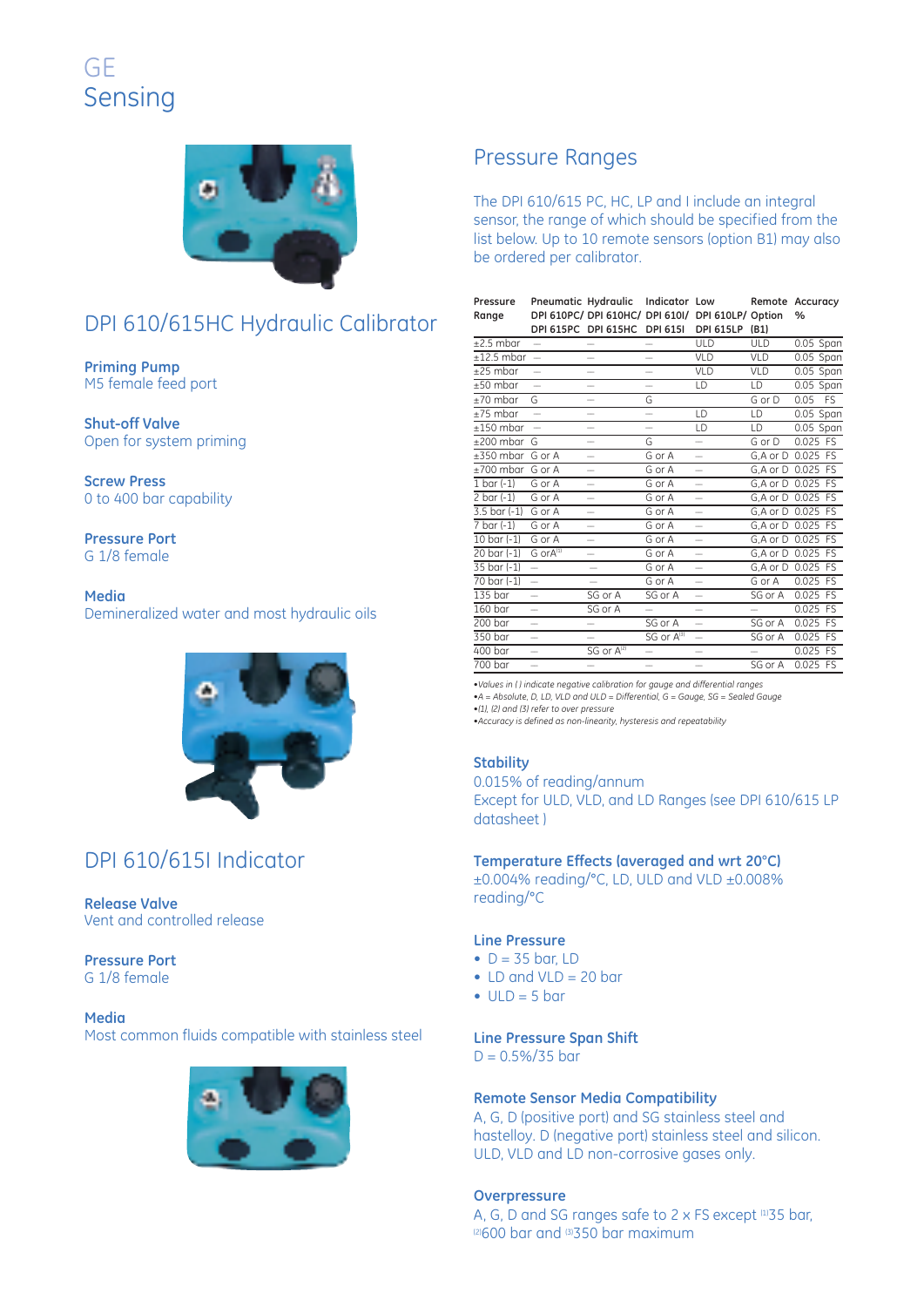#### **Maximum Differential Pressure**

 $ULD = 100$  mbar,  $VLD = 500$  mbar and  $LD = 1000$  mbar

### Electrical

#### **Electrical Inputs**

| Input       | Range                   | Accuracy             | Resolution      | Remarks            |
|-------------|-------------------------|----------------------|-----------------|--------------------|
| Voltage*    | $±50$ VDC               | $\pm 0.05\%$ reading | 100 µV          | Autoranging,       |
|             |                         | $+0.004\%$ FS        |                 | $>10$ M $\Omega$   |
|             | $±30$ VDC               |                      |                 |                    |
|             | IS version)             |                      |                 |                    |
| Current*    | $+55$ mA                | $\pm 0.05\%$ reading | $0.001$ mA      | $10\Omega$ , 50 V  |
|             |                         | $+0.004\%$ FS        |                 | maximum            |
|             |                         |                      |                 | (30 V maximum      |
|             |                         |                      |                 | IS version)        |
| Temperature | -10°C to 40°C $\pm$ 1°C |                      | $0.1^{\circ}$ C | Local ambient      |
| Switch      | Open/closed $-$         |                      |                 | 5 <sub>mA</sub>    |
|             |                         |                      |                 | (1 <sub>mA</sub> ) |
|             |                         |                      |                 | IS version)        |

*\*Temperature coefficient ±0.0075% reading/°C wrt 20°C*

#### **Electrical Outputs**

| Output     | Range               | Accuracy                             | Resolution         | Remarks               |
|------------|---------------------|--------------------------------------|--------------------|-----------------------|
| Voltage    | 10 VDC              | $+0.1%$                              |                    | Maximum               |
|            | (Not IS<br>version) |                                      |                    | load 10 mA            |
|            | 24 VDC              | $+5%$                                |                    | Maximum<br>logd 26 mA |
| $Current*$ | 0 to 24 mA          | $\pm 0.05\%$ reading<br>$+0.01\%$ FS | $0.001 \text{ mA}$ |                       |

*\*Temperature coefficient ±0.0075% reading/°C wrt 20°C*

*For IS version Ui = 30 V maximum, Ii = 100 mA maximum, Pi = 1 W maximum and Uo = 7.9 V maximum*

#### **Electrical Stability**

0.03% of reading/annum

# Special Features

#### **Pressure Units**

25 scale units plus one user-defined

| <b>Function</b>   |    |      |    | mA Output |      |    |  |
|-------------------|----|------|----|-----------|------|----|--|
| 4 to 20 mA linear |    |      |    | 16        |      |    |  |
| 0 to 20 mA linear |    |      | 10 | 15        |      |    |  |
| 4 to 20 mA flow   |    |      |    |           | 20   |    |  |
| $0$ to 20 mA flow |    | 1 25 |    | 11 25     | - 20 |    |  |
| 4 to 20 mA valve  | 38 |      |    |           | 19   | 20 |  |

#### **mA step**

Continuous cycle at 10 sec intervals

#### **mA ramp**

Continuous cycle with configurable end values and 60 second travel time

#### **Data Log**

Multi-parameter with internal memory for 10,000 values. Variable sample period or log on key press

#### **Snapshot**

Paperless notepad. Stores up to 20 complete displays

#### **RS232 Computer Interface (IS Version\_ Safe Area Use Only)**

- DPI 610 unidirectional for uploading results to a PC
- DPI 615 bidirectional for downloading procedures and uploading results

#### **Process Functions**

Tare, maximum/minimum, filter, flow, % span

#### **Languages**

English, French, German, Italian, Portuguese and Spanish

#### **Power Management**

Auto power off, auto backlight off, battery low indicator and status on key press

### **Display**

#### **Panel**

60 mm x 60 mm graphic LCD with backlight. (Backlight not available on IS version)

#### **Readout**

± 99999 capability, two readings per second

### Environmental

#### **Temperature**

- Operating: -10°C to 50°C
- Calibrated: -10°C to 40°C

#### **Humidity**

0 to 90%, non-condensing

#### **Sealing**

IP54

#### **Conformity**

EN61010, EN50081-1, EN50082-1, CE marked

*Intrinsically safe version: Supplied certified for use in hazardous areas II 1 GEEx ia IIC T4 (-10°C to 50°C) To EN50014:1997 + amds 1 and 2 EN50020:1994 EN50284:1999*

#### **Physical**

Weight: 3 kg, size: 300 mm x 170 mm x 140 mm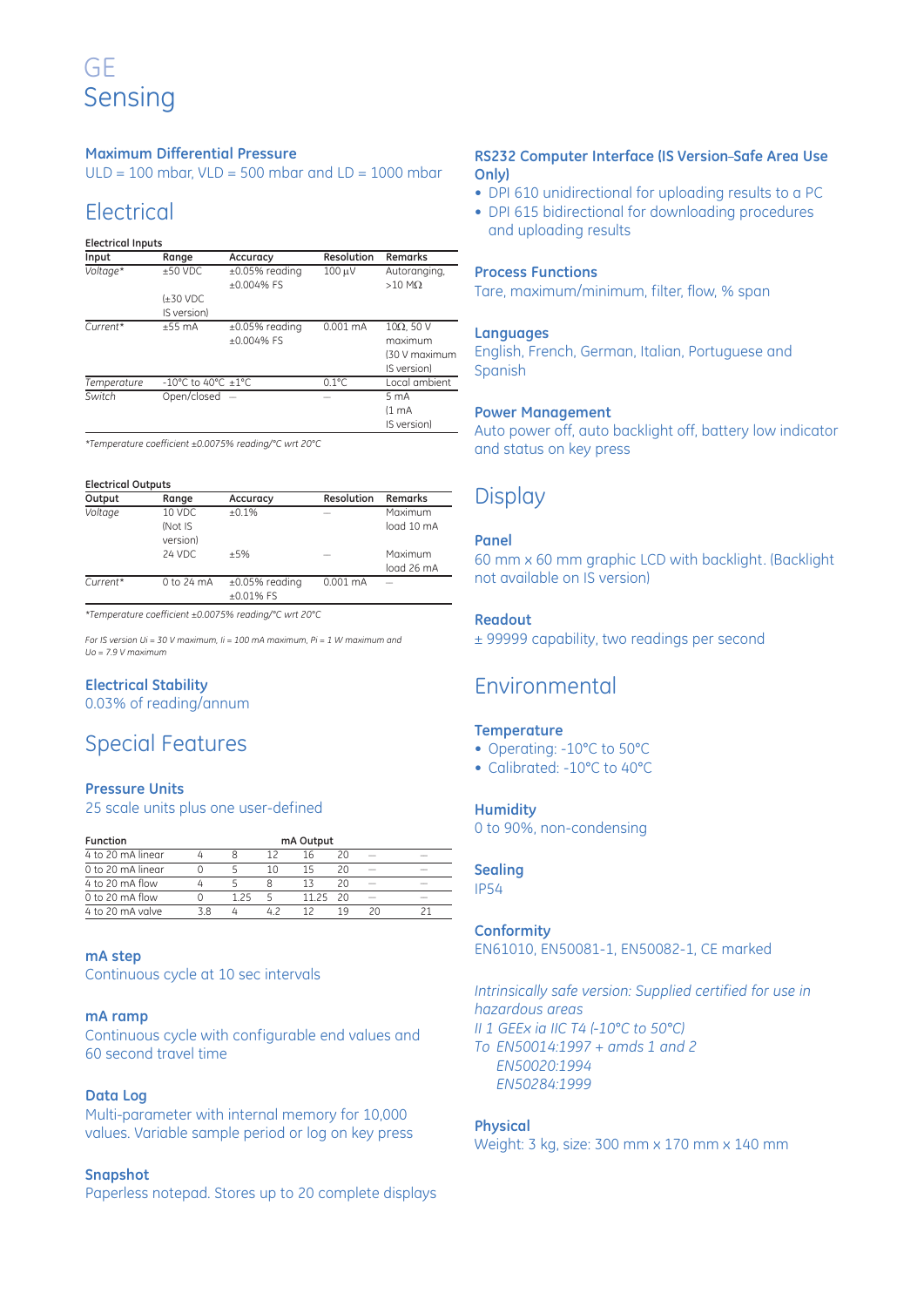#### **Power Supply**

- Six 1.5 V 'C' cells, alkaline (up to 65 hours nominal use at 20°C for the standard version and 30 hrs for the IS version).
- For rechargeable batteries see Option A (20 hrs nominal use).

### **Options**

**(A) Rechargeable Batteries and Charger** Rechargeable battery pack to replace standard dry cells. Supplied with a universal input charger/battery eliminator, which allows the instrument to be used while charging. (Not available for IS version)

#### **(B1) Remote Pressure Sensor**

The DPI 610 and 615 has a second pressure channel that can be configured with up to 10 remote sensors (one at a time). For ease of use the sensors are fitted with an integral electrical connector and G 1/4 female pressure port. (ULD, VLD and LD ranges fitted to 6 mm tube connectors). Mating cable is required\_ Option (B2).

#### **(B2) Mating Cable for Remote Sensors**

A two meter mating cable for connecting remote sensors to the calibrator. At least one cable should be ordered when ordering Option (B1).

#### **(C) 1/8 NPT Female Adaptor**

A stainless steel adaptor and bonded seal to convert the standard G 1/8 female pressure port to 1/8 NPT female.

#### **(D1)Intecal Basic**

Developed to meet the growing demand on industry to comply with quality systems and calibration documentation. Test procedures are created in a Windows® based application and devices are grouped into work orders for transfer to the DPI 325, DPI 335, DPI 605, DPI 615, TRX II and MCX II. Calibration results are uploaded to the PC for analysis and to print calibration certificates.

#### **(D2)Intecal Calibration Management Software**

Builds on the concept of Intecal for Industry supporting both portable calibrators and on-line workshop instruments. Intecal is a simple-to-use calibration management software, which enables a high productivity of scheduling, calibration and documentation.

*Visit www.gesensing.com for more information and free 30 day download.*

#### **(E1) Dirt/Moisture Trap**

Where a clean/dry pressure media cannot be guaranteed, the IDT 600 dirt/moisture trap prevents contamination of the DPI 610/615 pneumatic system and eliminates cross-contamination from one device under test to another.

### Accessories

The DPI 610/615 is supplied with carrying case, test leads, user guide and calibration certificate with data. The DPI 610HC also has a 250 ml polypropylene fluid container and priming tube.

### Calibration Standards

Instruments manufactured by GE Sensing are calibrated against precision equipment traceable to international standards.

# Related Products

- Portable field calibrators
- Laboratory and workshop instruments
- Pressure transducers and transmitters